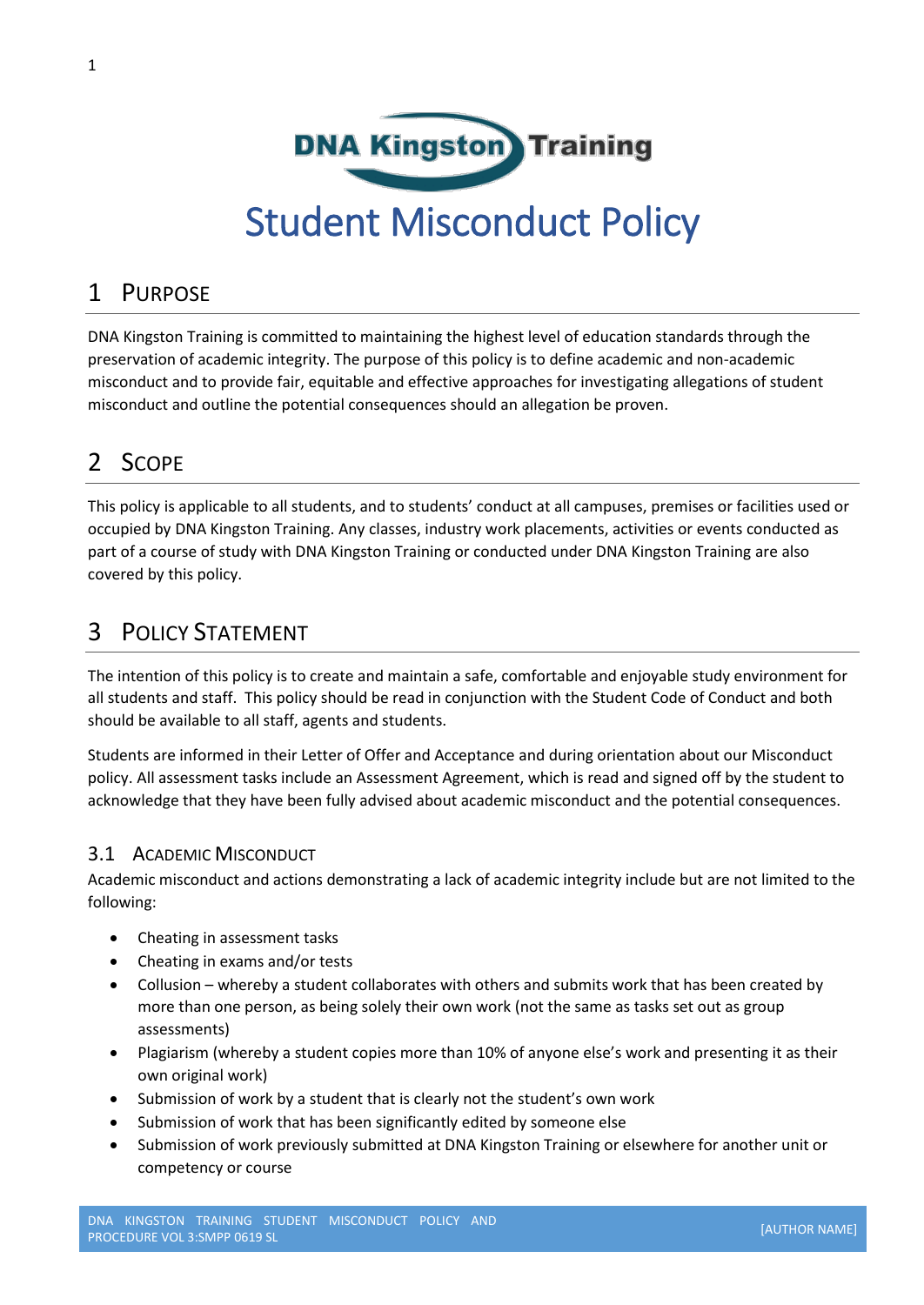- Academic fraud having someone else sit a test or other assessment requirement in the student's place, falsely representing themselves as the student
- Not providing citations

#### **3.2 PREVENTION OF ACADEMIC MISCONDUCT**

DNA Kingston Training will mitigate academic misconduct through the following means:

- Students are advised of the policy at the commencement of each course and are reminded at the start of every term
- Students are also advised of the consequences of Academic Misconduct and its management
- This advice and all information provided to new staff/contractors and overseas students is current and consistent with this policy
- All advice is provided in a clear and easy to understand format
- Advise about good practices such as referencing and citations are given at the beginning of a course and in the Student Handbook
- Where electronic submission occurs, the use of software programs to detect plagiarism are strongly advised. If in use, the students will be made aware of such software being in use
- Students are encouraged to seek clarification and advice from academic staff and student support without penalty or prejudice if uncertain whether they are committing academic misconduct

#### **3.3 DEALING WITH ALLEGATIONS OF ACADEMIC MISCONDUCT**

- 3.3.1 Any allegation presented will be reviewed by Trainer to ascertain that there is a potential case of academic misconduct. All such reviews, correspondence and decisions are completely confidential.
- 3.3.2 Where confirmed or undetermined, a Misconduct Review Interview between the student and Campus Manager will be organised at the earliest possible convenience. The trainer assessor may also be included if pertinent, at the discretion of Campus Manager.
- 3.3.3 During the Misconduct Review Interview the student will be presented with the allegation, the reason for the allegation and any evidence. The student will have the opportunity to present their side and give any possible explanation or clarification of the issue.
- 3.3.4 The Misconduct Review Interview notification, reasons and any decisions or outcomes will be, recorded in PowerPro and retained in the student's file and sent to the student in writing. These records may be accessed by the student or DNA Kingston Training in case of complaint or appeal arising from the allegation and subsequence review and repercussions.

#### **3.4 CONSEQUENCES OF ACADEMIC MISCONDUCT**

- 3.4.1 Should the student be found to have committed academic misconduct, dependent upon the seriousness any of the following may occur, either singularly or in any combination:
	- A written warning, outlining the occurrence and any evidence, which shall be sent to the student and be retained in their student file or PowerPro for consideration should any further occurrences take place
	- Information session about academic integrity and acceptable practices, such as referencing and use of sources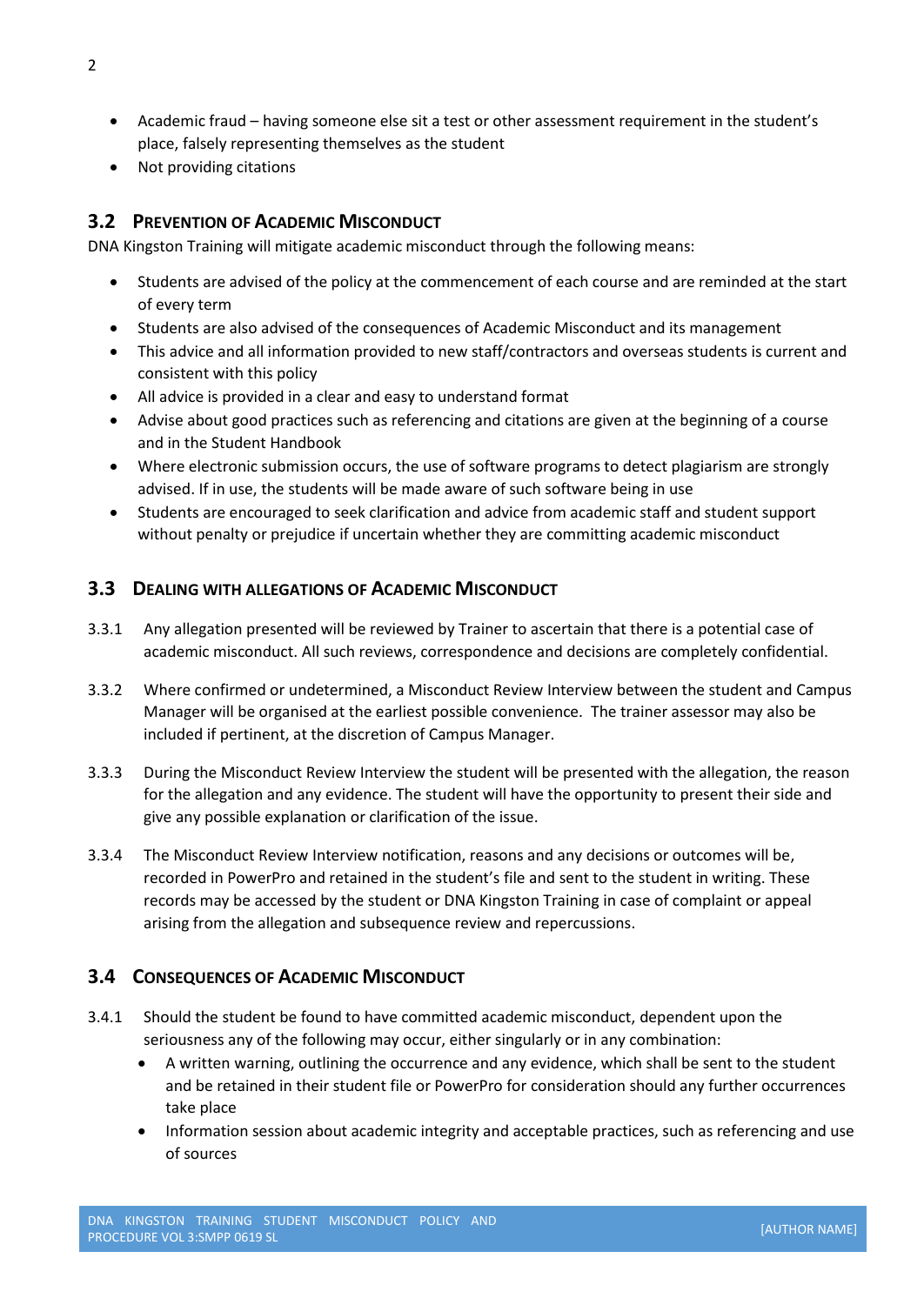- The awarding of a Not Yet Competent (NYC) result for the assessment in question (before awarding a NYC an opportunity to resubmit will be provided
- Exclusion from the unit of competency, whereby the student will be required to re-enrol in that unit. This may impact upon the student's ability to complete their course within the set duration of their CoE. The student will be advised to contact DHA immediately if this is relevant to their circumstance
- A result of NC for the unit of competency, which will negatively impact the student's academic progress
- Suspension from the course
- Cancellation of Enrolment, particularly for wilful, serious and/or repeated misconduct. If the enrolment is cancelled DNA Kingston Training will report the student through PRISMS
- 3.4.2 The student will be advised of their right to access Complaints and Appeals at every step of the process.
- 3.4.3 Where DNA Kingston Training decides to suspend or cancel a student's enrolment refer to Deferral Suspension Cancellation Policy.

#### **3.5 NON-ACADEMIC MISCONDUCT**

- 3.5.1 Students are informed in their Student Handbook and during induction about our Code of Conduct, which details the expected and accepted behaviours of students.
- 3.5.2 Non-academic misconduct and unacceptable behaviours include but are not limited to the following:
	- Breach the policy of speaking English in College
	- Intentional breaches of Commonwealth or State law
	- Disrespectful, threatening or abusive behaviour towards other students, staff or members of the public
	- Endangering the health and/or safety or self or others
	- Violence
	- Damage or destruction of property
	- Theft of property of DNA Kingston Training
	- Theft of property of staff, other students or any other person (such as during industry work placement)
	- Carrying of weapons
	- Possession of illegal, banned or dangerous items and/or substances
	- Being intoxicated or under the influence of drugs or alcohol
	- Refusing to identify themselves truthfully or misrepresenting their identity
	- Smoking indoors or within the premises or facilities
	- Disobeying trainer assessors, continuously interrupting the trainer or refusing to participate in class activities
	- Unauthorised use of mobile telephones or other devices in class
	- Harassment, discrimination or vilification in any form against a student or students, staff member, agent or any other person
	- Photographing, recording or filming a person without their permission
	- Harassing, bullying or behaving inappropriately through social media or other means
	- Bullying will not be tolerated in any form
	- Non- payment of fees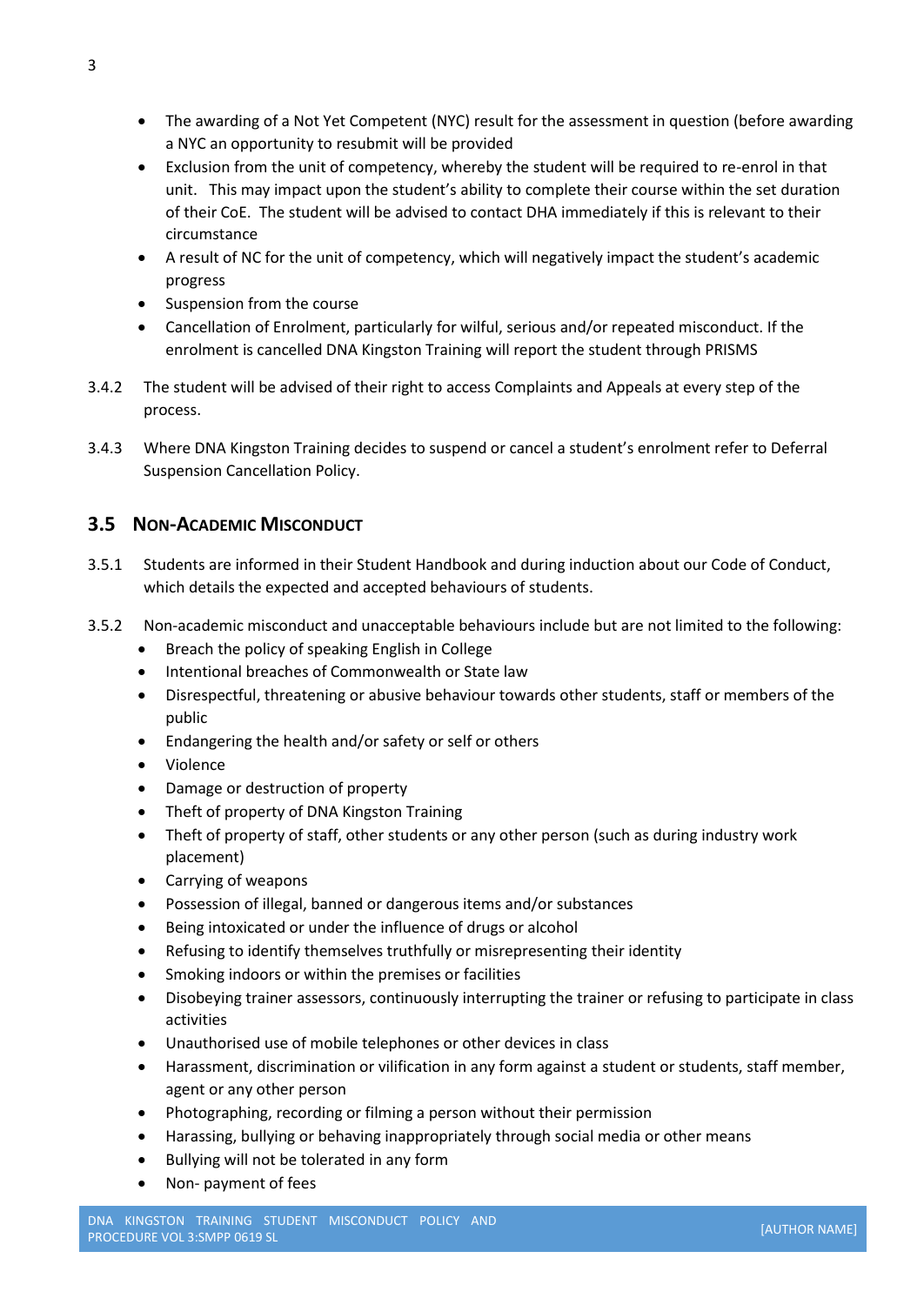#### **3.6 DEALING WITH ALLEGATIONS OF NON-ACADEMIC MISCONDUCT**

- 3.6.1 Minor allegations may be resolved informally through discussion where appropriate, provided the aggrieved party (complainant) is satisfied with this resolution. Where this is not suitable, or has not proven successful, a Disciplinary Interview will be organised immediately.
- 3.6.2 If appropriate, both the aggrieved party (complainant) and the student accused of non-academic misconduct may be present and present their account of the situation. Where this is not appropriate, such as in cases of intimidation, a separate interview will be conducted between these parties and Campus Manager.
- 3.6.3 During the Disciplinary Interview the student will be presented with the allegation, the reason for the allegation and any evidence. The student will have the opportunity to present their side and give any possible explanation or clarification of the issue.
- 3.6.4 The Disciplinary Interview Notification, reasons and any decisions or outcomes will be, recorded and retained in the student's file and sent to the student in writing. These records may be accessed by the student or DNA Kingston Training in case of complaint or appeal arising from the allegation and subsequence review and repercussions.

#### **3.7 CONSEQUENCES OF NON-ACADEMIC MISCONDUCT**

- 3.7.1 Should the student be found to have committed non-academic misconduct, dependent upon the seriousness any of the following may occur, either singularly or in any combination:
	- Counselling by student support or academic staff
	- Referral to outside counselling or other services
	- Follow up meetings with academic staff and/or student support
	- A written warning, outlining the occurrence and any evidence, which shall be sent to the student and be retained in their student file or PowerPro for consideration should any further occurrences take place
	- Being removed from a class or group for the safety and wellbeing of others
	- Suspension from the course
	- Cancellation of Enrolment, particularly for wilful, serious and/or repeated misconduct. If the enrolment is cancelled DNA Kingston Training will report the student through PRISMS
- 3.7.2 The student will be advised of their right to access Complaints and Appeals at every step of the process. Where DNA Kingston Training decides to suspend or cancel a student's enrolment refer to Deferral Suspension Cancellation Policy.
- 3.7.3 In particularly serious cases in which a student has committed criminal offences, the appropriate legal authorities will be informed.

### **4 RELATED LEGISLATION AND REGULATIONS**

- \* The National Code of Practice for Registration Authorities and Providers of Education and Training to Overseas Students 2018, known as 'the National Code 2018' Standards 8 and 9
- Standards for Registered Training Organisations (RTOs) 2015
- Education Services for Overseas Students Regulations 2001